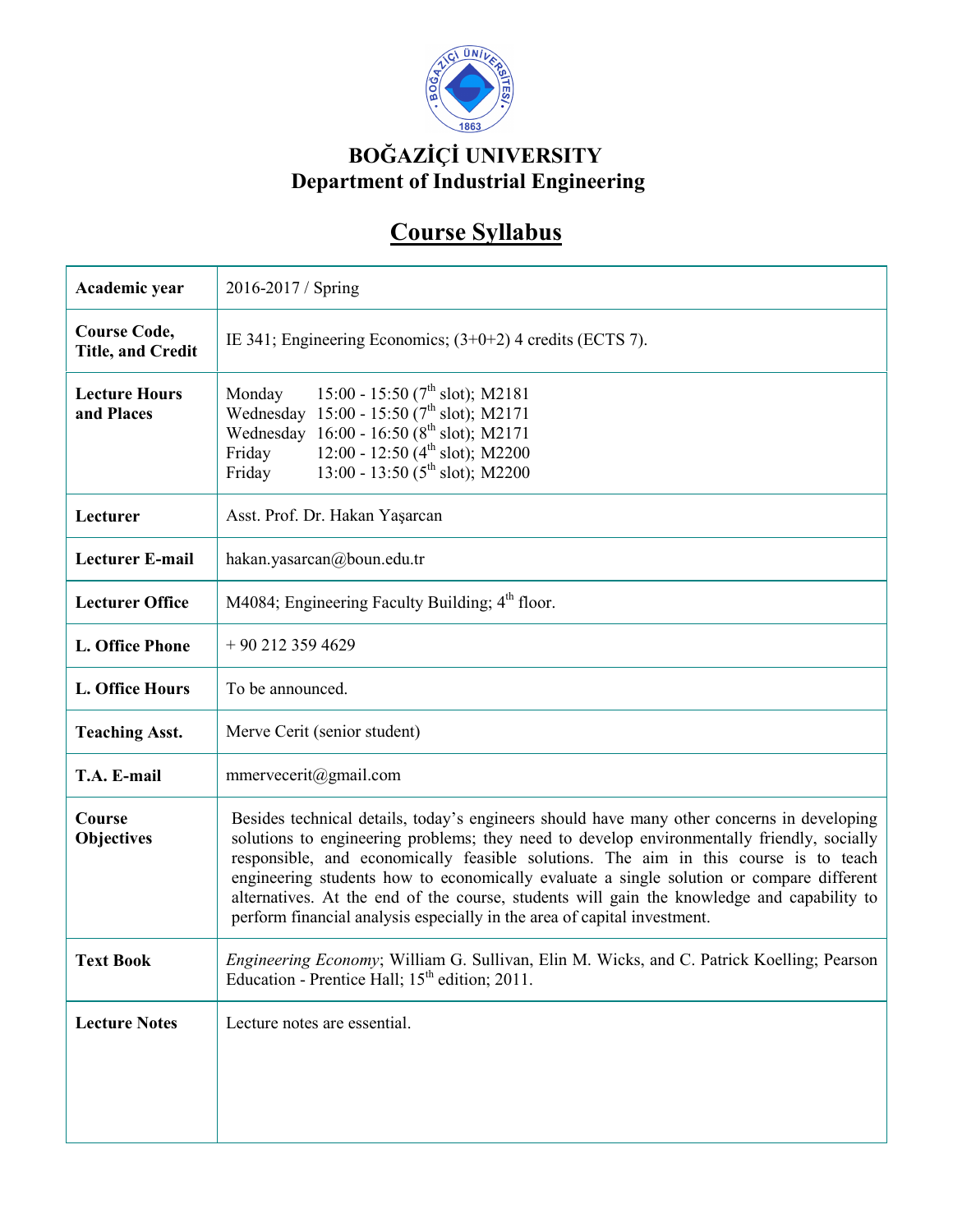| Course                                 | Score $1 = (0.20 \times Q$ uiz Average + 0.35×Midterm Exam Result) / 0.55                                                                                                                                                                                                                                                                                                                                       |
|----------------------------------------|-----------------------------------------------------------------------------------------------------------------------------------------------------------------------------------------------------------------------------------------------------------------------------------------------------------------------------------------------------------------------------------------------------------------|
| <b>Evaluation</b>                      | Score 1 values will be used to rank students. Students who get reasonably high Score 1 values<br>will earn the right to take the final exam. Students who get low Score 1 values will not earn<br>the right to take the final exam and will automatically receive F from this course.                                                                                                                           |
|                                        | Score $2 = 0.20 \times$ Quiz Average + 0.35×Midterm Exam Result + 0.45×Final Exam Result                                                                                                                                                                                                                                                                                                                        |
|                                        | Score 2 values will be used to rank students who receive the final exam. Students who get<br>reasonably high Score 2 values will manage to earn a passing letter grade such as AA, BA,<br>BB, CB, CC, DC, or DD. Students who get low Score 2 values will receive F.                                                                                                                                            |
| <b>Exams</b>                           | There will be one midterm exam and many quizzes during the semester and a comprehensive<br>final examination at the end. All examinations will be of closed-book/closed-notes type. More<br>specific information will be provided before each exam. The instructor and teaching assistant<br>will not answer exam related questions of the students on the exam day and also on the day<br>before the exam day. |
| <b>Attendance and</b><br>Participation | The topic is new to the students and each lecture will depend on the previous lectures.<br>Absenteeism may result in total failure and, therefore, should be avoided. Students are<br>encouraged to ask questions during the lectures because student participation is an important<br>factor in learning.                                                                                                      |
| <b>Course Outline</b>                  | WEEK 1 (06.02.2017 Monday, 08.02.2017 Wednesday, 10.02.2017 Friday)<br>> Course Organization and Overview<br>> Introduction to Engineering Economics<br>> Modeling, Models in Engineering Economics, and Model Assumptions<br>> Breakeven Point Analysis<br>> Simple and Compound Interest<br>> The Concept of Equivalence and The Time Value of Money<br>> Cash-Flow Diagrams                                  |
|                                        | WEEK 2 (13.02.2017 Monday, 15.02.2017 Wednesday, 17.02.2017 Friday)<br>> Derivation and Application of Factor Formulas                                                                                                                                                                                                                                                                                          |
|                                        | WEEK 3 (20.02.2017 Monday, 22.02.2017 Wednesday, 24.02.2017 Friday)<br>> Bisection Search Method in Engineering Economics<br>> Nominal and Effective Interest Rates                                                                                                                                                                                                                                             |
|                                        | WEEK 4 (27.02.2017 Monday, 01.03.2017 Wednesday, 04.03.2017 Friday)<br>> Investment Categories<br>> Types of Alternatives<br>> Minimum Attractive Rate of Return (MARR)<br>> Models and Assumptions Re-visited                                                                                                                                                                                                  |
|                                        | WEEK 5 (06.03.2017 Monday, 08.03.2017 Wednesday, 10.03.2017 Friday)<br>> Present Worth Comparison of Equal and Different Life Alternatives<br>> Capitalized Worth, Annual Worth, and Future Worth                                                                                                                                                                                                               |
|                                        | WEEK 6 (13.03.2017 Monday, 15.03.2017 Wednesday, 17.03.2017 Friday)<br>> Payback Period Analysis<br>> Rate of Return Calculations                                                                                                                                                                                                                                                                               |
|                                        | WEEK 7 (20.03.2017 Monday, 22.03.2017 Wednesday, 24.03.2017 Friday)<br>> Incremental Rate of Return Analysis<br>> Depreciation Terminology                                                                                                                                                                                                                                                                      |
|                                        |                                                                                                                                                                                                                                                                                                                                                                                                                 |